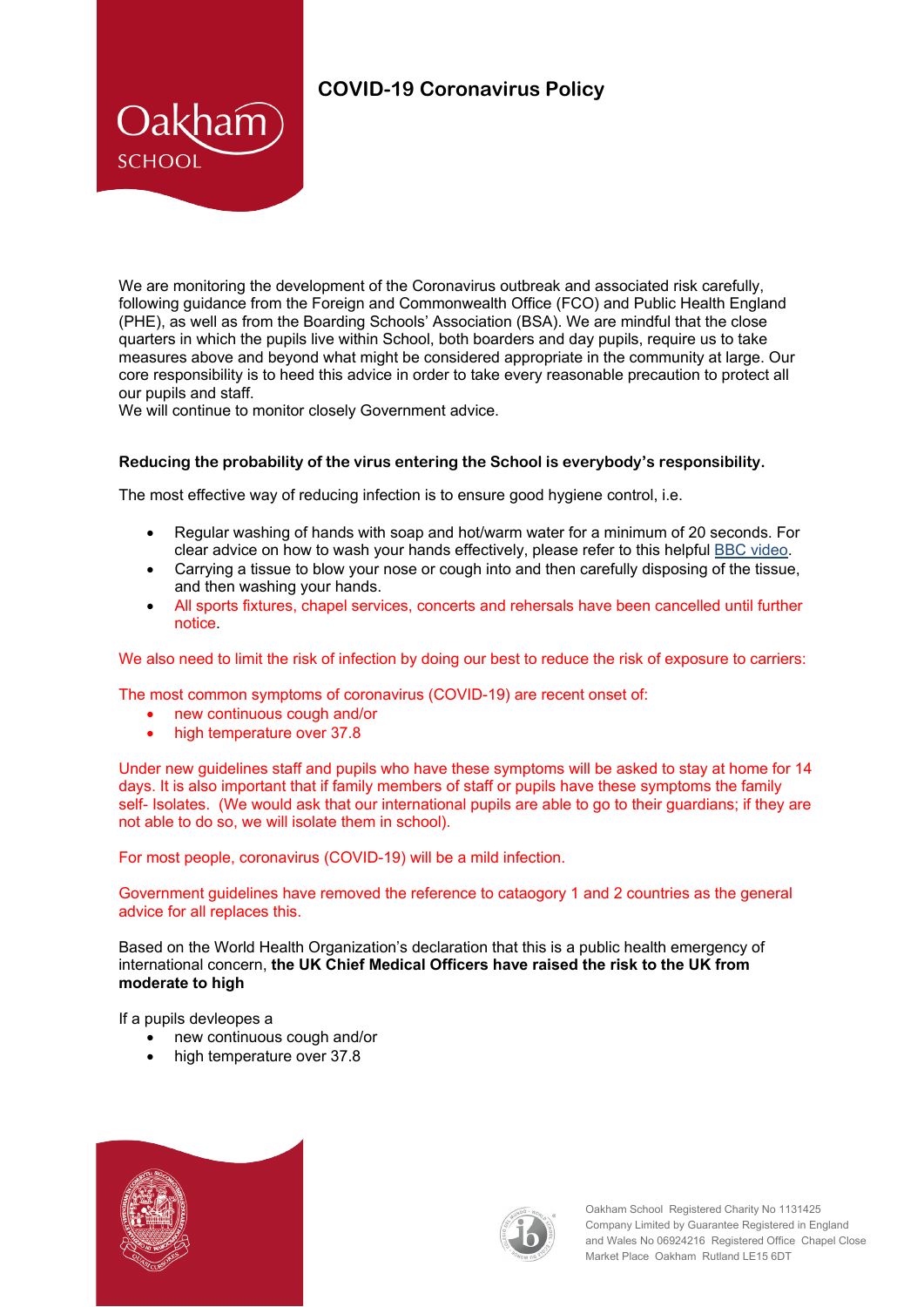The pupil should, be isolated. The adult should leave the room and wash their hands thoroughly, ensuring they have not touched their face.The pupils parents will be contacted to ensure they are collected.

The School will then act on the advice given by NHS with regard to all its staff and pupils.